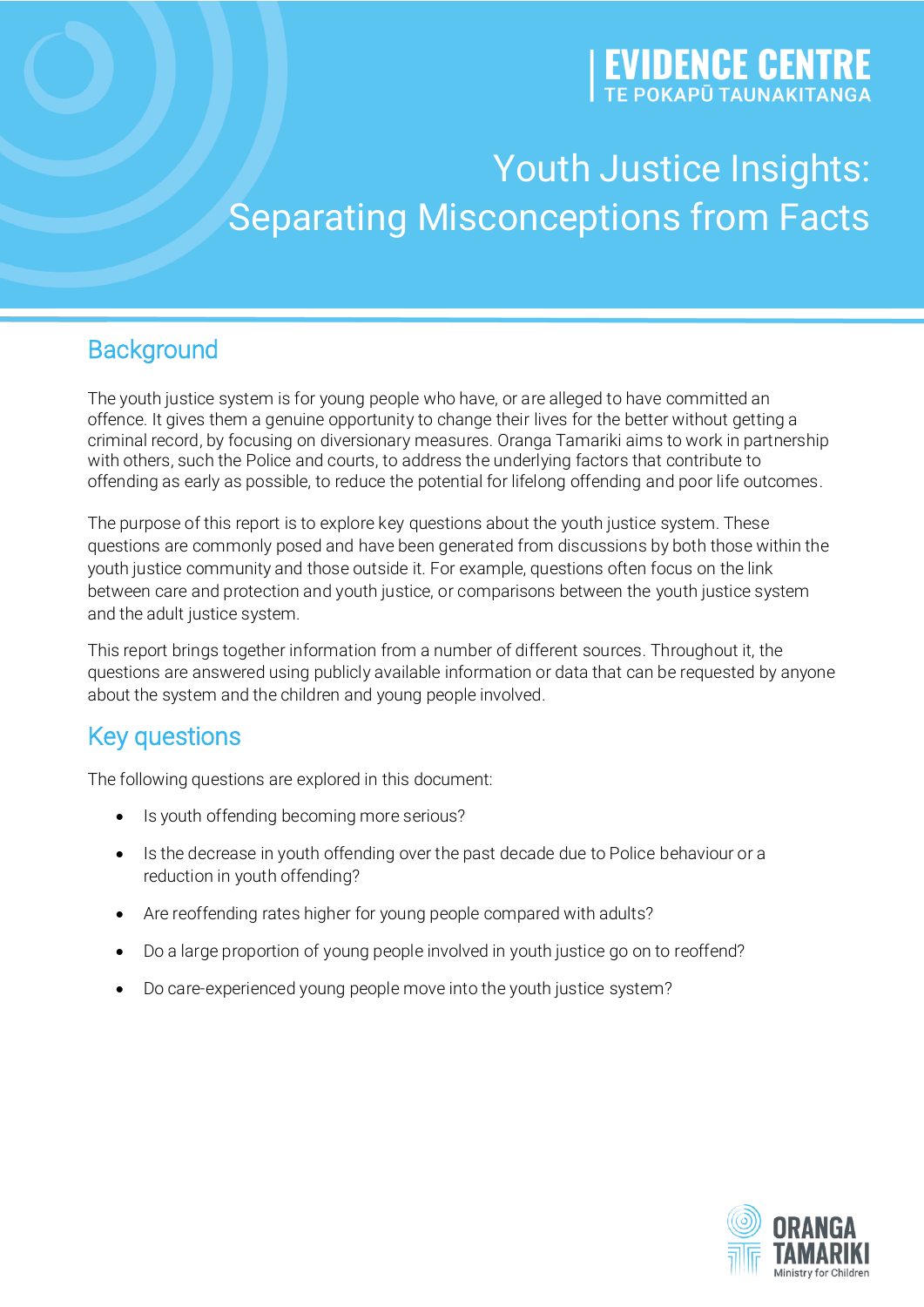## Is youth offending becoming more serious, and is the decrease in youth offending due to Police behaviour or a reduction in youth offending?

Overall, the Youth Justice Indicators Summary report shows a substantial drop in youth offending. The report shows that between 2010 and 2018, there was a large reduction in children aged 10 to 13 and young people aged 14 to 16 offending, with offending rates dropping by 55% and 58% respectively.

*Youth offending has decreased across all levels of offending – from low seriousness to high seriousness.* Therefore, youth crime isn't necessarily more serious, as there are fewer offences of high seriousness now than there was a decade ago. However, as figure one shows, the decrease in youth offending was greatest at the less serious end of offending, so high seriousness offences (such as violent offences or burglary) now account for a greater proportion of all offences (11% in 2018 compared to 7% in 2010)<sup>1</sup>.



Figure 1: Number of 14-16-year olds proceeded against by Police by seriousness of offences, 2010-2018

It is certainly possible that changes in Police practice in New Zealand – such as the 2009 to 2014 *Policing Excellence* initiative<sup>2</sup> – has contributed to the reduction in youth offending. This initiative focused on shifting the emphasis in Police away from being predominantly reactive and offender focused, to being proactive, prevention and victim focused<sup>3</sup>.

However, if the decrease in youth offending over the last decade was solely due to Police behaviour, it is unlikely that there would have been a reduction in more serious offending, as Police are more likely to proceed against an offender who commits a serious offence than a low-level offence.

Between 2010 and 2018, the number of 14-16-year olds who were proceeded against for a mediumhigh level offence decreased by 48% (1,208 young people), and by 36% (349 young people) for a high-level offence.

*The decrease in medium-high- and high-level offences is evident for both Māori and non-Māori, however the decrease for Māori was much less.* Between 2010-2018, the number of Māori 14-16-year

<sup>1</sup> https://www.justice.govt.nz/justice-sector-policy/research-data/justice-statistics/youth-justice-indicators/

<sup>2</sup> https://www.police.govt.nz/sites/default/files/publications/policing-excellence-closure.pdf.

<sup>3</sup> Targets included an increase in police prevention activities, a decrease in recorded crime, and a decrease in prosecutions for non-traffic offending. The last target was primarily about expanding alternative resolution options to keep low-level, often first-time, offenders out of the justice system, and courts, while still ensuring crime is addressed and victims have redress.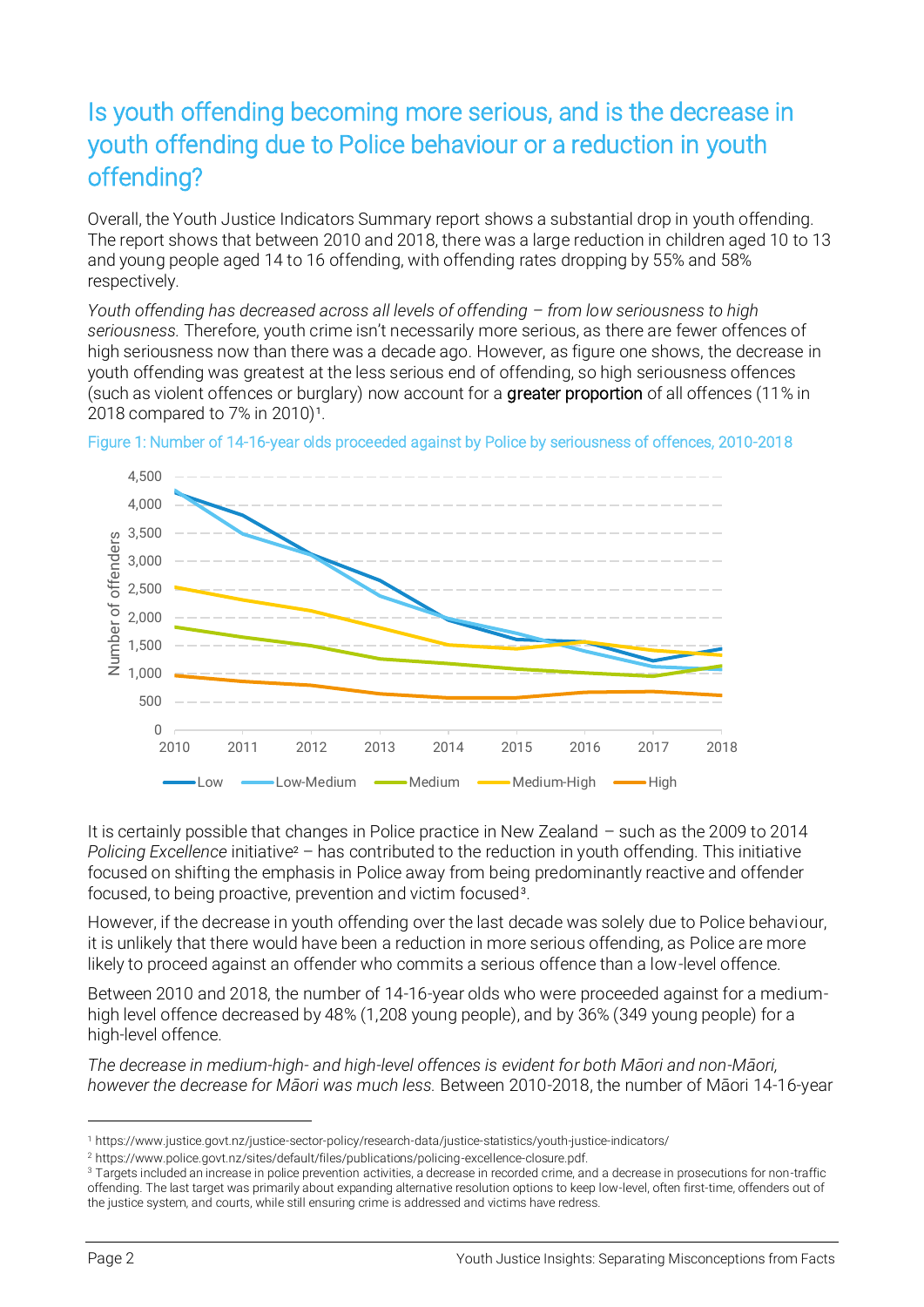olds who were proceeded against for medium-high level offences decreased by 44% (599 young people), and by 33% (170 young people) for a high-level offence. European/other 14-16-year olds proceeded again by Police decreased by 59% each for medium-high and high-level offences (528 and 174 young people respectively).

There are other factors that may also be driving a decrease in youth proceedings. For example, increased levels of public security through CCTV and more secure vehicles provide fewer opportunities for offending and make offending more difficult. A move away from traditional crime and a tendency to be involved in antisocial behaviour online may also be part of the decrease<sup>4</sup>.

Additionally, the decrease in youth offending is not unique to New Zealand. Youth offending has also decreased in Australia<sup>5</sup>, England and Wales<sup>6</sup>, Canada<sup>7</sup> and the United States<sup>8</sup>.

<sup>4</sup> Australian Institute of Criminology. Where have all the young offenders gone? Examining changes in offending between two NSW birth cohorts, 2018

<sup>5</sup> [Australian Bureau of Statistics, Youth offender rate falls for seventh consecutive year.](https://www.abs.gov.au/ausstats/abs@.nsf/Lookup/by%20Subject/4519.0~2016-17~Media%20Release~Youth%20offender%20rate%20falls%20for%20seventh%20consecutive%20year%20(Media%20Release)~17#:~:targetText=The%20youth%20offender%20rate%20decreased,persons%20aged%2010%20to%2017.)

<sup>6</sup> Youth Justice Statistics 2017/18: England and Wales, Youth Justice Board/Ministry of Justice

<sup>7</sup> Police-reported crime statistics in Canada, 2018. Canadian Centre for Justice Statistics.

<sup>8</sup> OJJDP Statistical Briefing Book. Online. Available: http://www.ojjdp.gov/ojstatbb/crime/JAR\_Display.asp?ID=qa05200&selOffenses=1. October 31, 2019.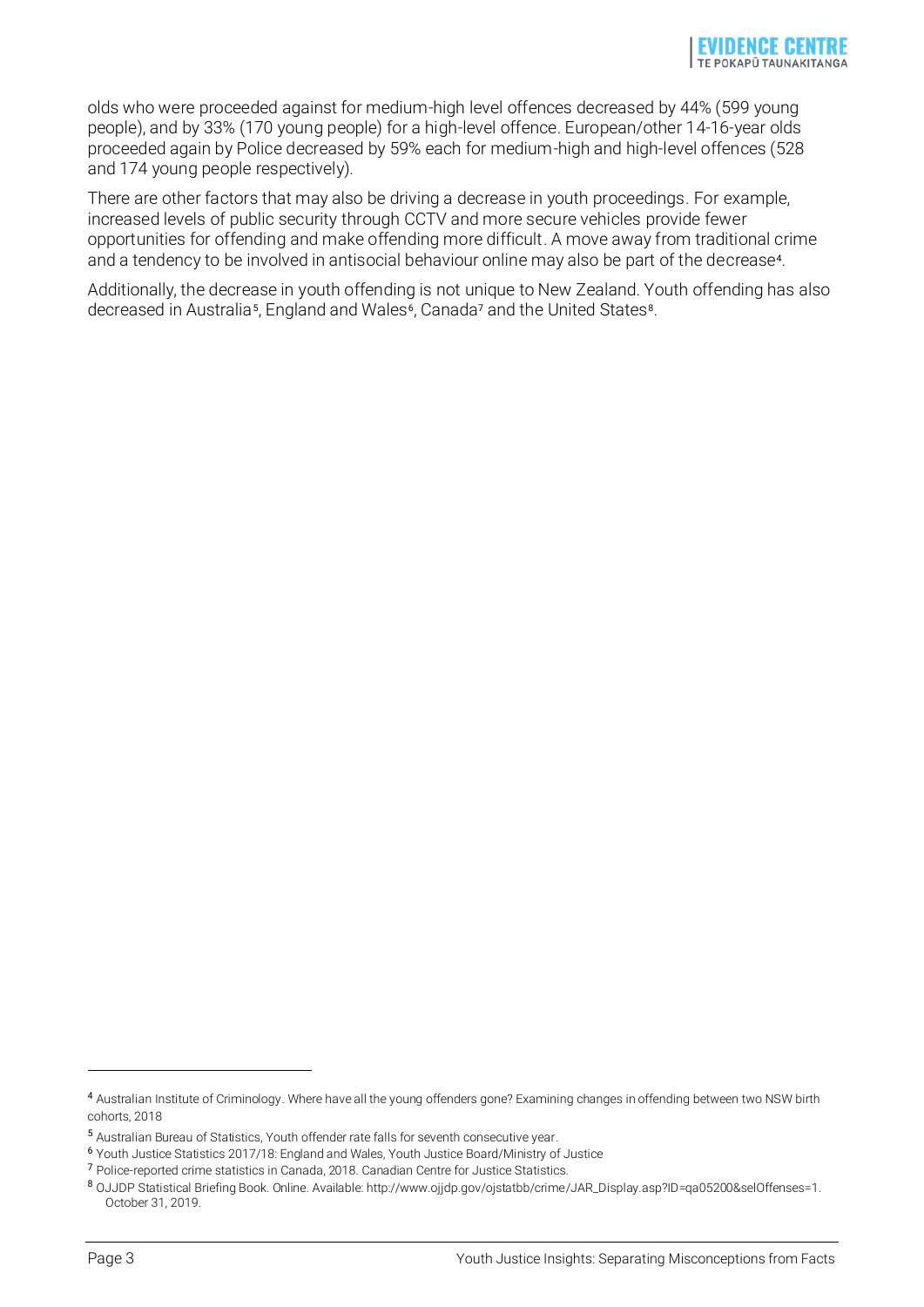## Are reoffending rates worse for young people compared with adults?

Comparing reoffending rates of young people with the reoffending rates of adults is often used as a measure of how well the youth justice system is performing. If the reoffending rates of young people who have been through the youth justice system are higher than that of adults, it is argued that the youth justice system is failing to make a positive change for these young people. However, comparing reoffending rates of those in the youth system with those in the adult system is a flawed comparison.

*Comparing reoffending rates for people in the youth justice system with people in the adult system is not comparing "apples with apples".* There are key differences in the cohorts that go through the youth justice system and adult system, and important differences in the way people are dealt with in each system.

A key youth justice principle in the Oranga Tamariki Act 1989 is that court action should not be instituted against young people if there is an alternative means of dealing with the matter. This is reflected in the breakdown of proceeding types for 14-16-year olds versus adults<sup>9</sup>. Only around onethird of initial proceedings against 14-16-year olds are in court, whereas for adults aged at least 20 years it is closer to three-quarters.



#### Figure 2: Breakdown of Police proceedings by initial method of proceeding**<sup>10</sup>** and age group, 2017/18**<sup>11</sup>**

Due to the high use of diversionary approaches away from court in the youth justice system, reoffending for young people is often measured using Police proceedings data <sup>12</sup>. Rates of reoffending using Police proceedings data will always be higher than rates where only proven <sup>13</sup> reoffending in court is measured which is common practice in the adult system. Therefore, valid comparisons cannot be made between reoffending rates when different measures of offending are used.

Caution must also be taken in comparing rates of proven reoffending in court between young people and adults. The proportion of young people appearing in Youth Court for serious offences is higher than that of adults appearing in the District Court.

This isn't because young people commit more serious crime – it is because *the Youth Court is reserved for serious offending, whereas the District Court prosecutes all levels of offending.* Low-level

<sup>9</sup> 10-13-year olds who offend are also involved in youth justice. However, the number of 10-13-year olds is very small. The vast majority of those involved in youth justice are historically aged 14-16. 17-year olds have been part of the youth justice system since 1 July 2019. <sup>10</sup> Method of proceeding is based on the first type of legal action initiated by Police against a person as a result of an investigation of an offence.

<sup>11</sup> Police proceedings (offender demographics): https://www.police.govt.nz/about-us/publications-statistics/data-andstatistics/policedatanz/proceedings-offender-demographics

<sup>&</sup>lt;sup>12</sup> 'Proceeding' refers to a legal action initiated against an alleged offender for an offence(s). Police proceedings represent a count for each separate occasion on which police initiate a legal action against an offender.

<sup>13</sup> Often youth offences are not "proven" as such but are "not denied" which allows the Family Group Conference to proceed and the offence to be resolved without a conviction being recorded. It's a subtle but important feature of the youth jurisdiction which makes it very different from the District/Adult Courts where the first job of the court is to gain admission of guilt or prove guilt by trial.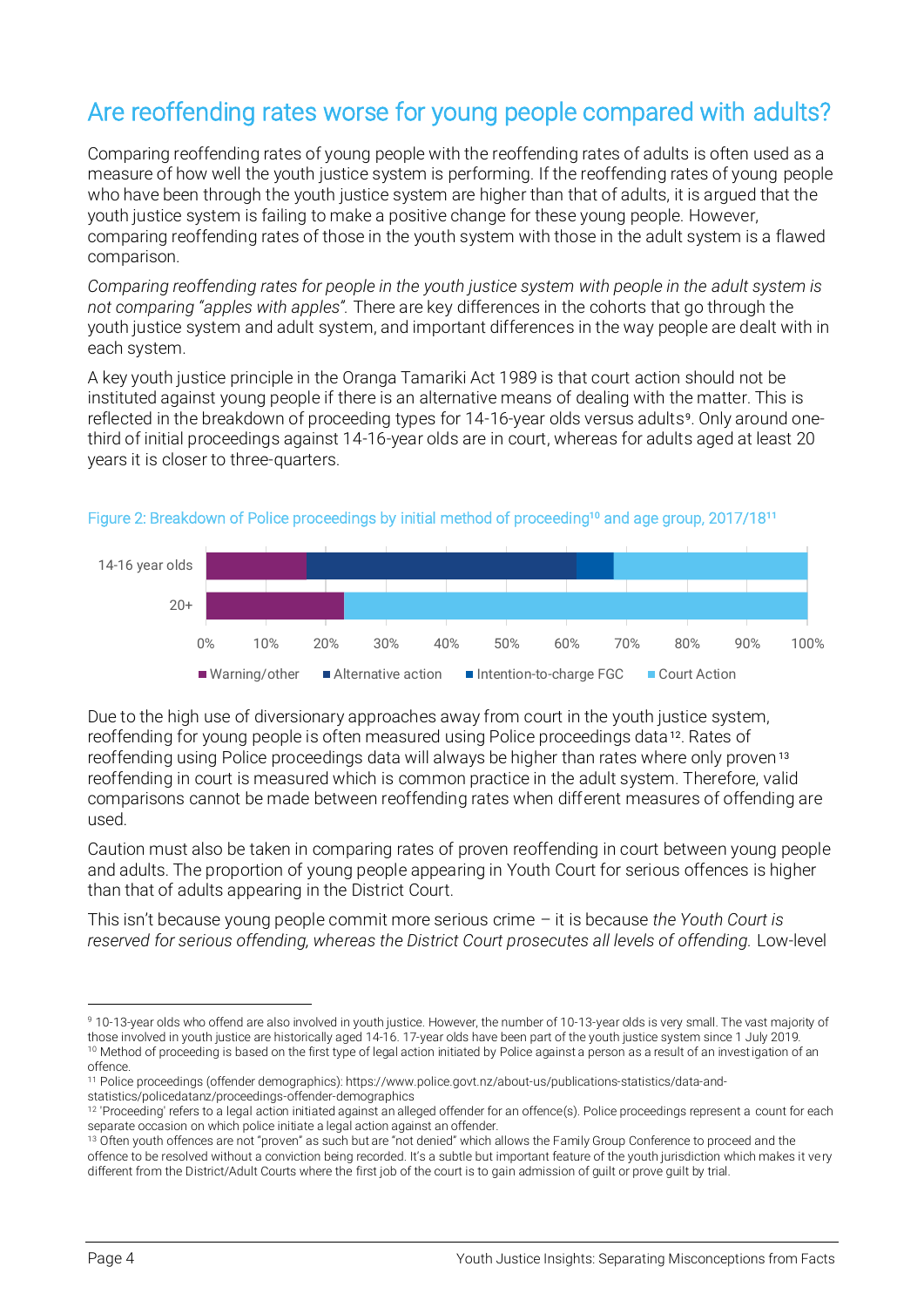offending by young people is kept out of court wherever possible. This is clearly reflected in the average seriousness scores for charges in the Youth Court versus the District Court (Table 1).

Table 1: Number of people appearing in court by average and median seriousness score**<sup>14</sup>** for their most serious charge, 2018/19

| Court          | Number of people | But Average seriousness score Aledian seriousness score " |     |
|----------------|------------------|-----------------------------------------------------------|-----|
| Youth Court    | 1.300            | $474*$                                                    | 243 |
| District Court | 72.000           | $113**$                                                   | 1 Q |

\*Arson has a score of 474.69, \*\* Benefit fraud has a score of 113.44. *Source: Ministry of Justice*

*In terms of the youth proven reoffending rate*, 45% of 14 -16-year olds who appeared in the Youth Court in 2016/17 reoffended with a new proven offence in court within 12 months (49% for Māori and 38% for non-Māori). Prior to this, the overall youth proven reoffending rate declined from 48% to 43% between 2009/10 and 2011/12 but increased to 49% in 2015/16 (Youth Justice Indicators Summary Report, August 201915).

*There is no comparable published measure for adults.* On occasion, the youth proven reoffending rates above have been compared to the Corrections recidivism index even though each court deals with a different mix of cases. The 2017/18 index shows 26% of offenders beginning a community sentence were reconvicted and sentenced to either a prison or community sentence within 12 months. This is more pronounced for Māori, at 32%.

The reconviction rate is higher for those who were released from prison, with 45% of those offenders being reconvicted and sentenced to prison or a community sentence within 12 months16. Again, the rate is greater for Māori at 50%. Of particular note is that the Corrections reconviction rates do not count reconvictions that resulted in non-Corrections sentences (e.g., fines, driving disqualifications etc), so do not reflect all proven reoffending. Therefore, it is not valid to compare them to youth proven reoffending rates.

<sup>&</sup>lt;sup>14</sup> Seriousness scores are a way of quantifying the relative seriousness of offences based on the sentences imposed for each offence. <https://www.justice.govt.nz/assets/Documents/Publications/2016-FAQs-Seriousness-Scores2.pdf>

<sup>15</sup> https://www.justice.govt.nz/justice-sector-policy/research-data/justice-statistics/youth-justice-indicators/

<sup>16</sup> https://www.corrections.govt.nz/resources/strategic\_reports/annual-reports/annual\_report\_201819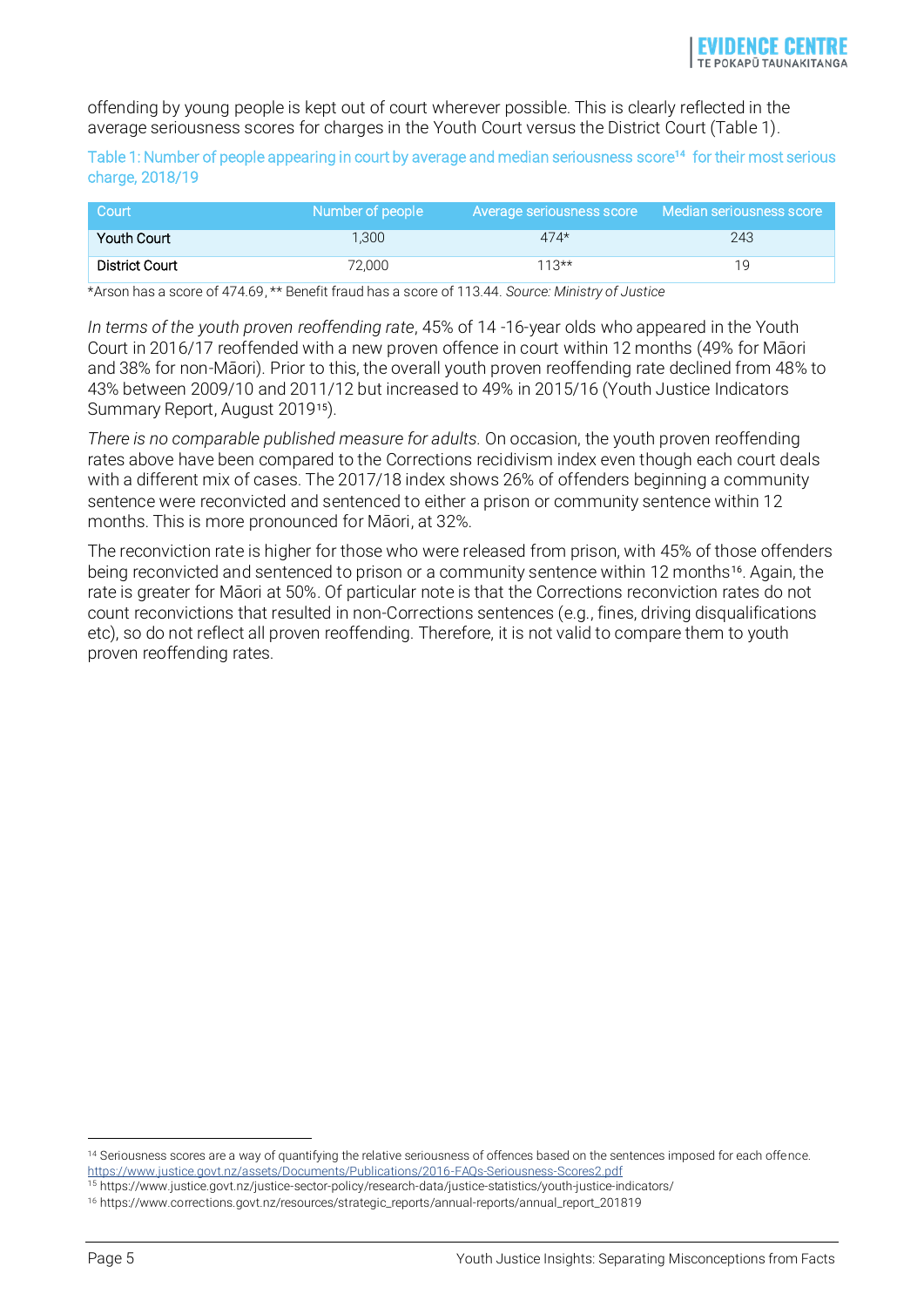## Do a large proportion of young people involved in Youth Justice go on to reoffend?

Just under half of 14-16-year olds who appeared in the Youth Court reoffended within 12 months. This increased to 65% after 24 months.<sup>17</sup> The reoffending rate is higher for young people who receive high end Youth Court orders of Supervision, Supervision with Activity and Supervision with Residence (81%, 82% and 88% respectively were proceeded against by Police within 12 months).

While stopping reoffending is the ultimate end goal, this is difficult to achieve for many young people who offend because of their high and complex needs. Youth justice interventions that *reduce the frequency and seriousness of offending are a positive step in the right direction* and may place the young person on a pathway to desistance.

Although most young people who receive a high-end Youth Court order for serious offending (Supervision, Supervision with Activity, Supervision with Residence) go on to reoffend within 12 months, a high proportion reduce the frequency and seriousness of their offending.

For example, although 88% of Supervision with Residence<sup>18</sup> recipients reoffended within 12 months of release, 69% reduced the frequency of their offending and 74% reduced the seriousness of their offending in the following 12 months. The young people who receive Supervision with Residence are already the most serious youth offenders. Decreasing the frequency and seriousness of their offending is a positive result.

#### Figure 3: Average frequency of known offences in each time period per young person released from a Supervision with Residence order in 2014/15 to 2016/17



<sup>17</sup> [https://www.justice.govt.nz/justice-sector-policy/research-data/justice-statistics/youth-justice-indicators/.](https://www.justice.govt.nz/justice-sector-policy/research-data/justice-statistics/youth-justice-indicators/)

Reoffending here is defined as having a further offence proven in any level of court.

<sup>&</sup>lt;sup>18</sup> Supervision with Residence is the most serious Youth Court order that can be imposed on a young person.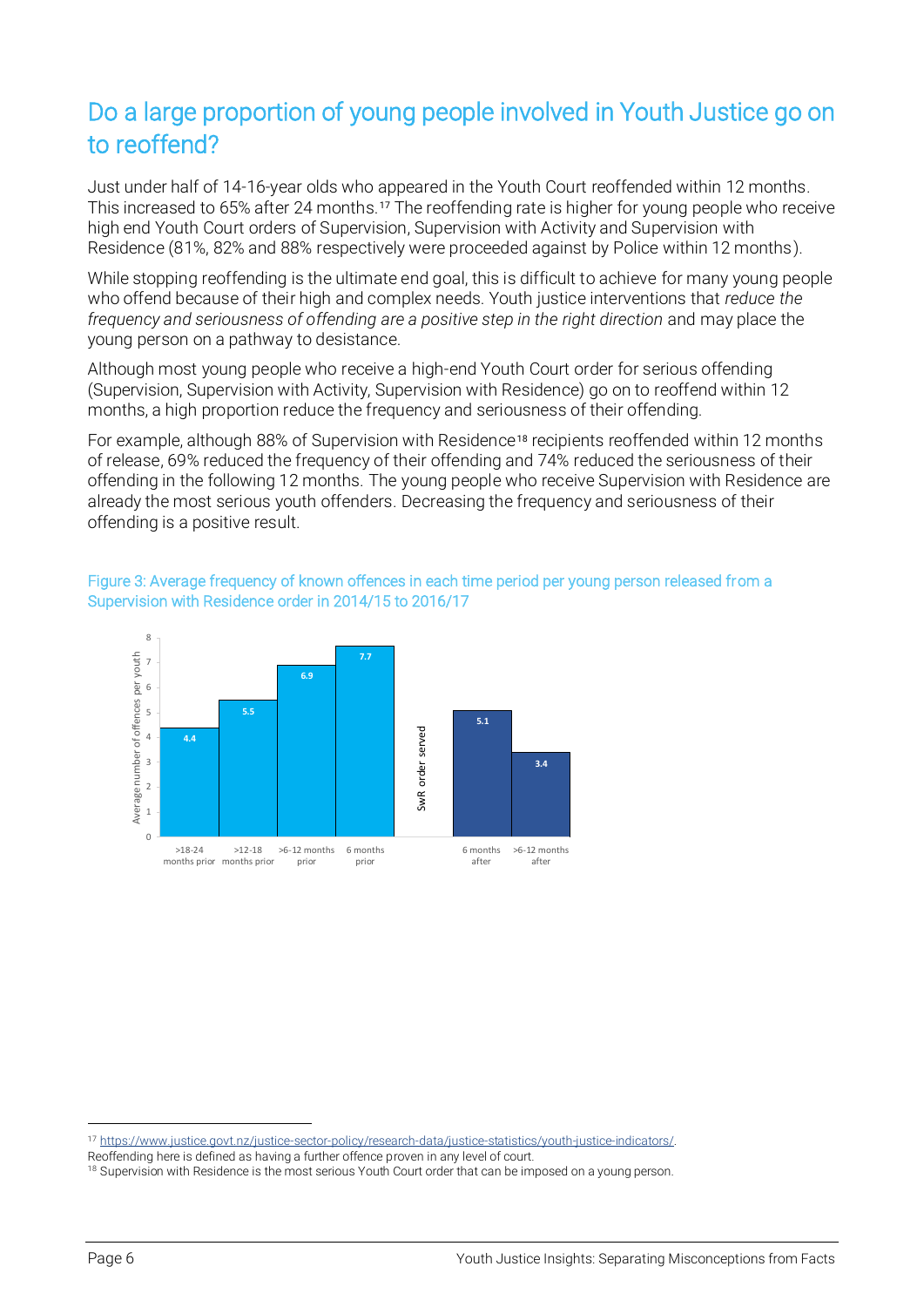#### Figure 4: Average total seriousness of known offences in each time period per young person released from a Supervision with Residence order in 2014/15 to 2016/17 **<sup>19</sup>**



The frequency and seriousness of reoffending also reduced for over two-thirds of the young people commencing Supervision and Supervision with Activity<sup>20</sup>.

72% of the Supervision with Residence sample were Māori. A lower proportion of Māori (63%) reduced the seriousness of their most serious offence compared with European/other (72%) young people.

<sup>19</sup> Seriousness scores are explained more on page 6.

<sup>20</sup> <https://orangatamariki.govt.nz/research/latest-research/reoffending-following-high-end-youth-court-orders/>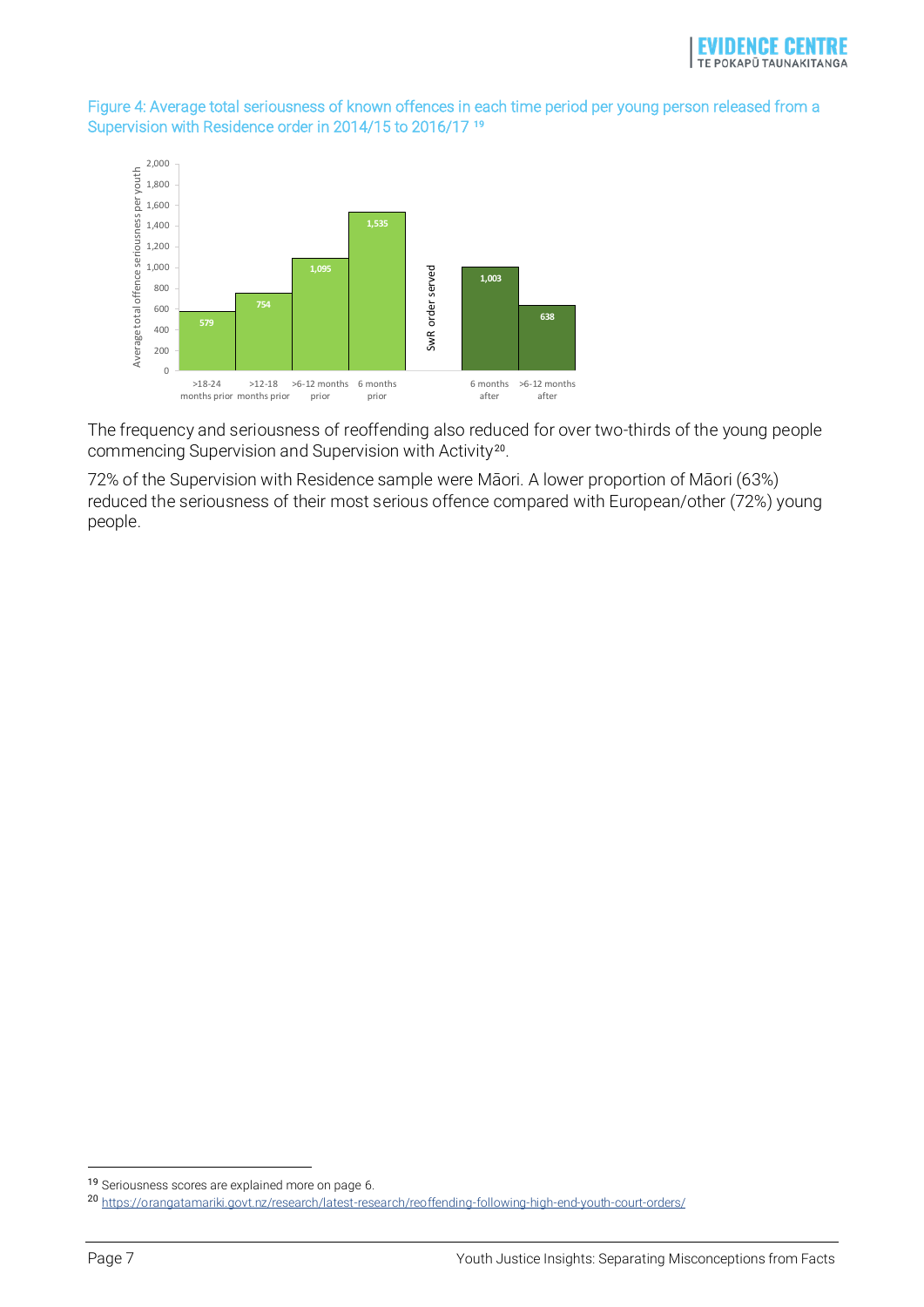## Do care-experienced young people move into the Youth Justice system?

To understand the information presented in this section, it is important to understand what being 'in care' or being 'care-experienced' means and what we mean when we talk about statutory involvement.

#### *Care and protection*

In certain circumstances when a child or young person needs care and protection, for example when they are suffering, or are likely to suffer, serious harm, the court can place them in the custody of the chief executive of Oranga Tamariki. This is often referred to as being in "state care" or just "care". A child or young person in care will often either remain at home but in the custody of Oranga Tamariki or be placed with a family/whānau member or some other caregiver – referred to here as a 'care and protection placement'. Children and young people who have been in care are referred to in this report as "care-experienced".

Care and protection statutory involvement is wider and includes both those who have had a care and protection Family Group Conference or a care and protection placement.

#### *Youth Justice*

In the youth justice system, a young person can be detained in the custody of the chief executive of Oranga Tamariki on remand or sentence and will reside in a youth justice residence or community group remand home. This is referred to here as a 'youth justice placement'.

Youth justice statutory involvement is wider and includes both those who have had a youth justice Family Group Conference or a youth justice placement.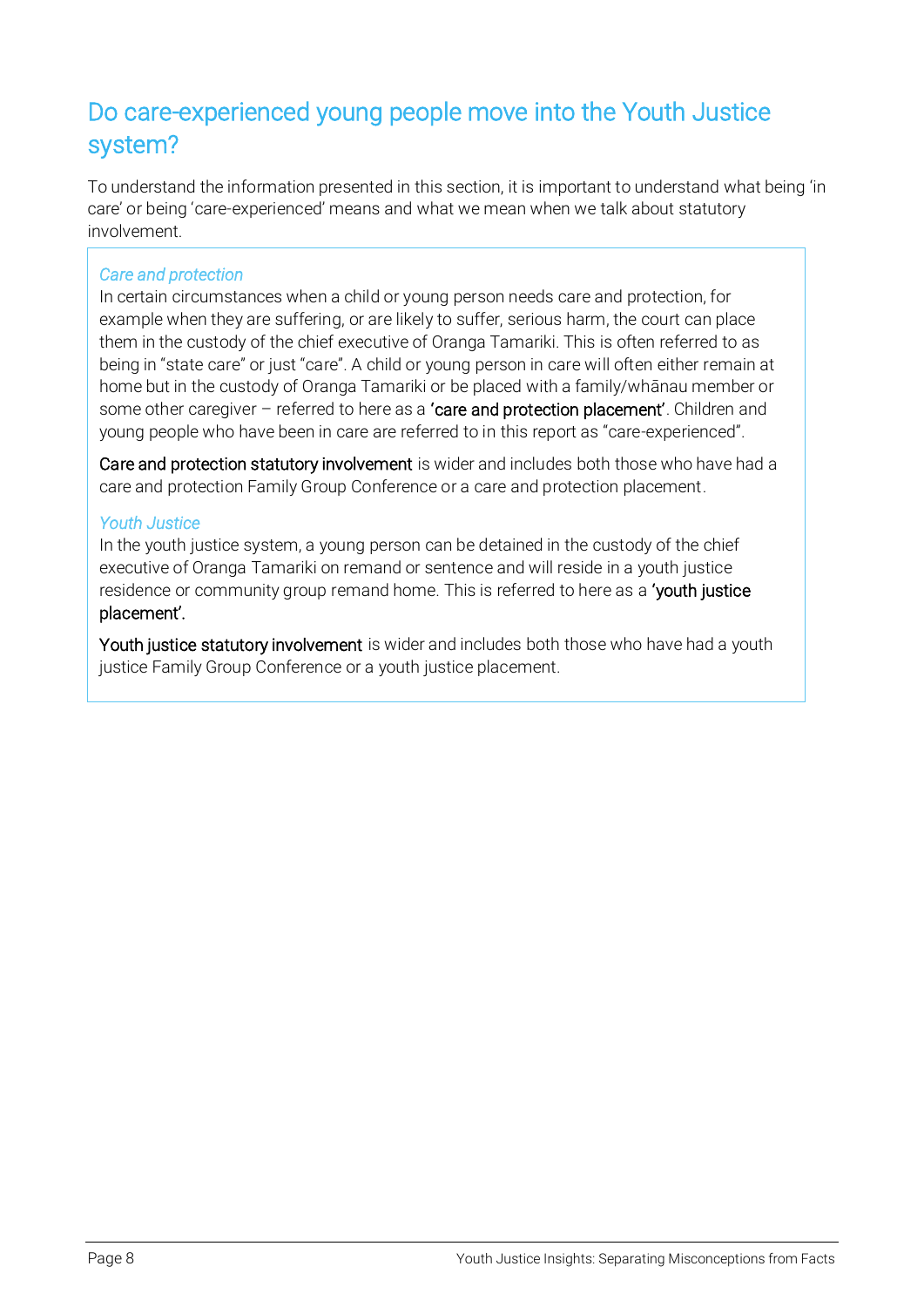#### Being involved in care and protection does not mean a child or young person will become involved with the youth justice system.

Despite the commonly held belief that being involved in care and protection leads to youth justice involvement, the vast majority never went on to have youth justice involvement.

Of the 3,220 18-year olds who had care and protection statutory involvement, 2,630 never went on to have youth justice statutory involvement.

Of the 1,520 18-year olds who had statutory involvement with youth justice, 930 had never had care and protection statutory involvement.



Involvement and Youth Justice Statutory Involvement For all 18 year olds as at 30 June 2018

Overlap between Care and Protection Statutory

of those that had care and protection statutory involvement also had youth justice statutory involvement.

18%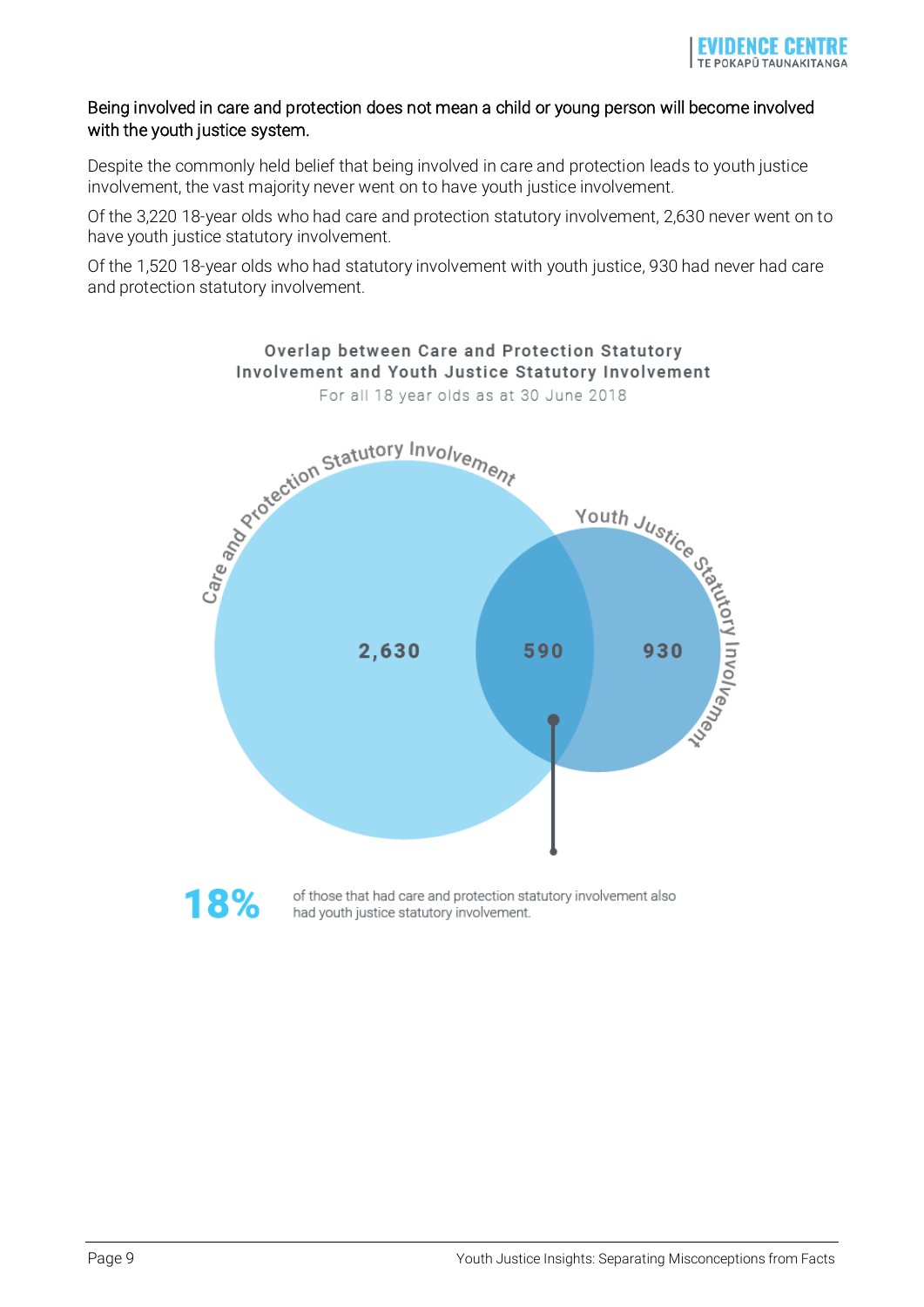Narrowing the focus to look at those who had been in a care and protection or youth justice placement shows a similar picture.

Of the 1,800 18-year olds who had been in a care and protection placement, 1,600 never went on to have a youth justice placement.

> Overlap between Care and Protection Placements and Youth Justice Placements

Of the 440 18-year olds who had a youth justice placement, 240 had never been in a care and protection placement.



 $11%$ of those that had a care and protection placement also had a youth justice placement.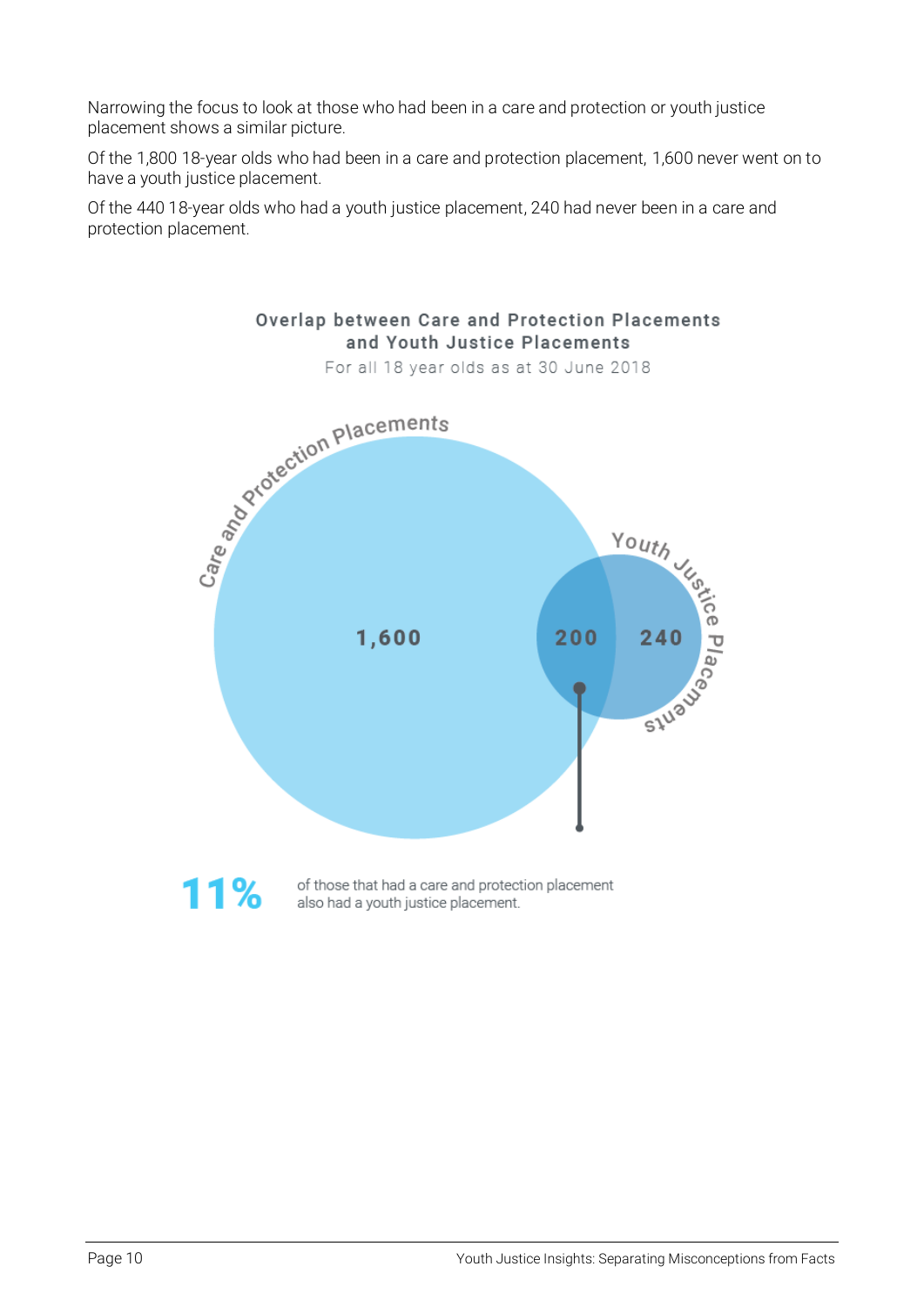#### The overlap between care and protection and youth justice is similar for Māori

Of the 1,740 Māori 18-year olds who had care and protection statutory involvement, 1,340 never went on to have youth justice statutory involvement.

Of the 930 Māori 18-year olds who had statutory involvement with youth justice, 530 had never had care and protection statutory involvement.



'Statutory Involvement' includes all those who have had a Family Group Conference or been in a placement. \* 'Māori' includes those identified as 'Māori' or both 'Māori and Pacific'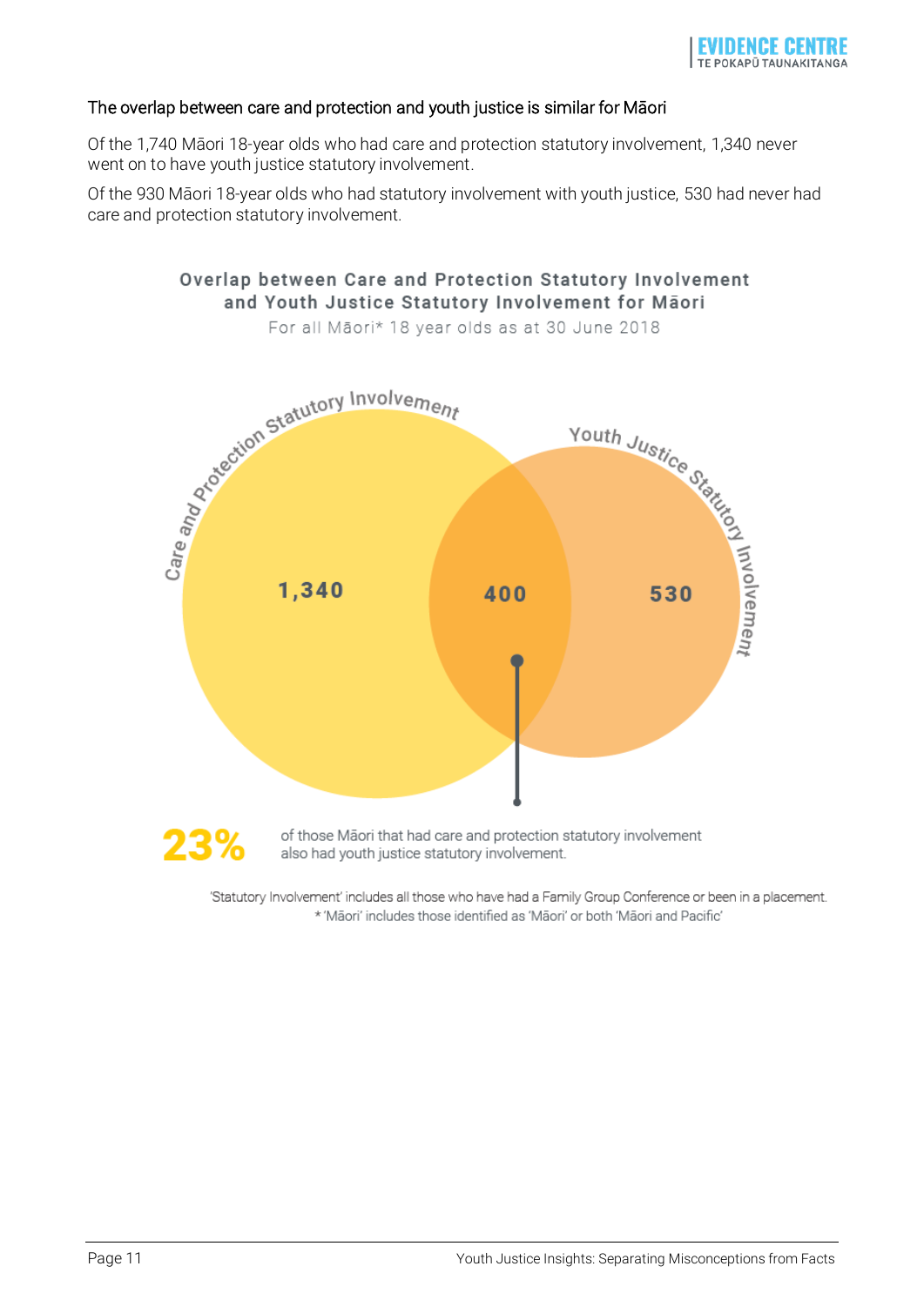Narrowing the focus to look at Māori who had been in a care and protection or youth justice placement shows a similar picture again.

Of the 980 Māori 18-year olds who had been in a care and protection placement, 840 never went on to have a youth justice placement.

Of the 300 Māori 18-year olds who had a youth justice placement, 160 had never been in a care and protection placement.

Overlap between Care and Protection Placements



14%

of those Maori that had a care and protection placement also had a youth justice Placement.

\* 'Māori' includes those identified as 'Māori' or both 'Māori and Pacific'